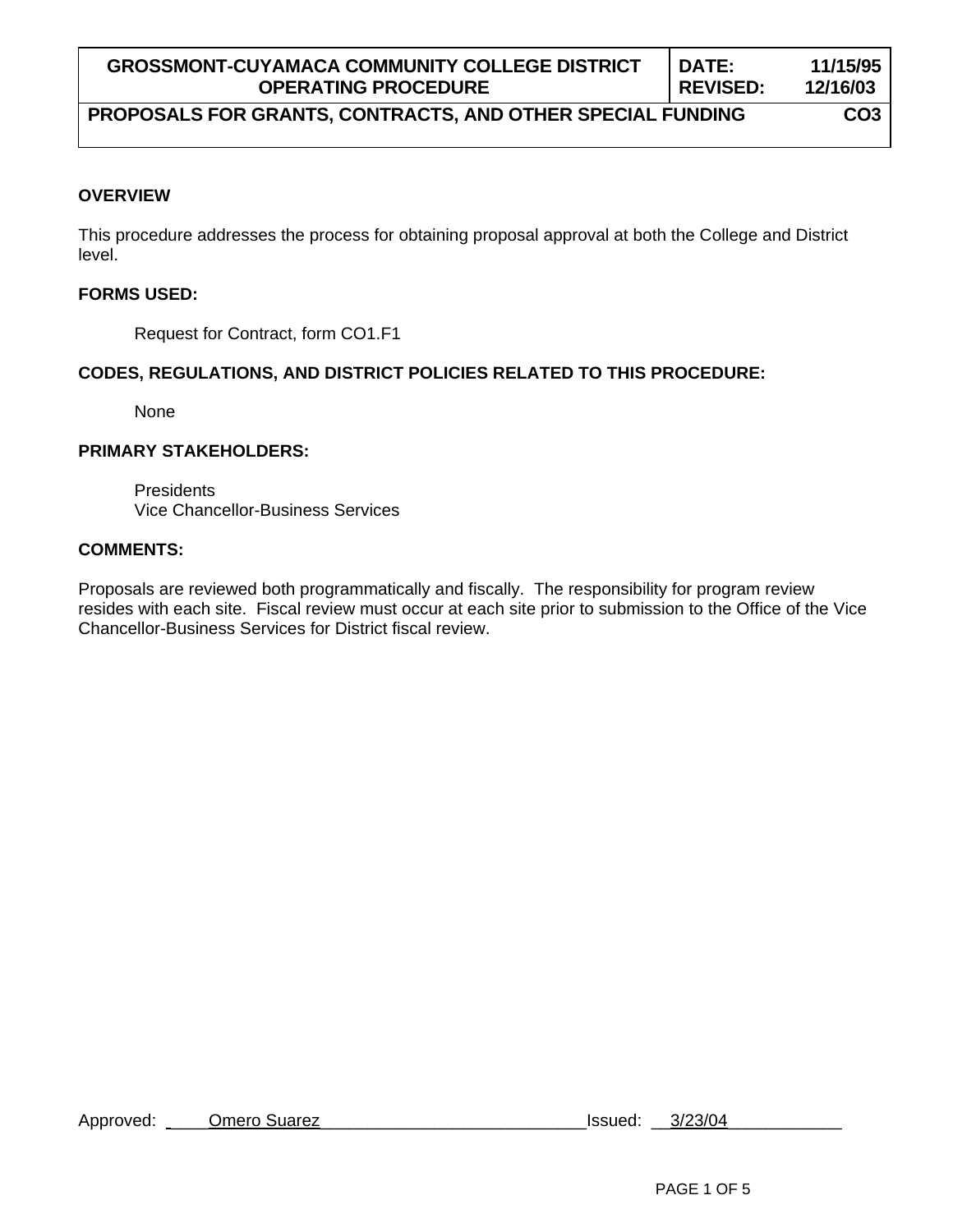# **PROPOSALS FOR GRANTS, CONTRACTS, AND OTHER SPECIAL FUNDING CO3**

| <b>STEP</b> | <b>TASK PERFORMED BY</b> | <b>DESCRIPTION</b>                                                                                                                                                                                                                                                                                                                         |
|-------------|--------------------------|--------------------------------------------------------------------------------------------------------------------------------------------------------------------------------------------------------------------------------------------------------------------------------------------------------------------------------------------|
| 1           | Initiator                | <b>Draft and submit Proposal</b>                                                                                                                                                                                                                                                                                                           |
|             |                          | The concept for a grant proposal to meet an<br>identified need is outlined and reviewed for<br>programmatic merit at each campus through a pre-<br>proposal process. After campus approval of the<br>pre-proposal, initiator can move to the proposal<br>stage.                                                                            |
|             |                          | Submit completed proposal to appropriate Dean,<br>Director, or Vice President for program review and<br>approval.                                                                                                                                                                                                                          |
|             |                          | Include the Request for Contract (Form CO1.F1)<br>with applicable sections completed as a package<br>cover letter. See District Operating Procedure<br>CO1, Request for Contract.                                                                                                                                                          |
|             |                          | Personnel requirements, space needs, and match<br>implications for the proposal need to be outlined in<br>detail for consideration. The budget needs to be<br>submitted in both the format required by the<br>funding source as well as the District format by<br>object code. Indirect expense calculation needs to<br>be specified.      |
|             |                          | Work to be performed under any grant should be<br>described by job title and a brief description of the<br>task to be performed. Work may not be assigned<br>or specified to any particular employee. If resumes<br>are required, staff resumes may be provided as<br>examples of the quality of personnel available with<br>the District. |
|             |                          | College procedures and/or presidential<br>appointment shall determine name(s) of employee<br>(s) to perform any work under a grant.                                                                                                                                                                                                        |
|             |                          | Pay rates or compensation should be consistent<br>with District salary schedules and rates associated<br>with similar work.                                                                                                                                                                                                                |
|             |                          | When assigned to an existing administrative<br>position, the responsibility for direction or<br>administration of the grant projects shall be<br>considered a part of the administrative<br>responsibilities of the position.                                                                                                              |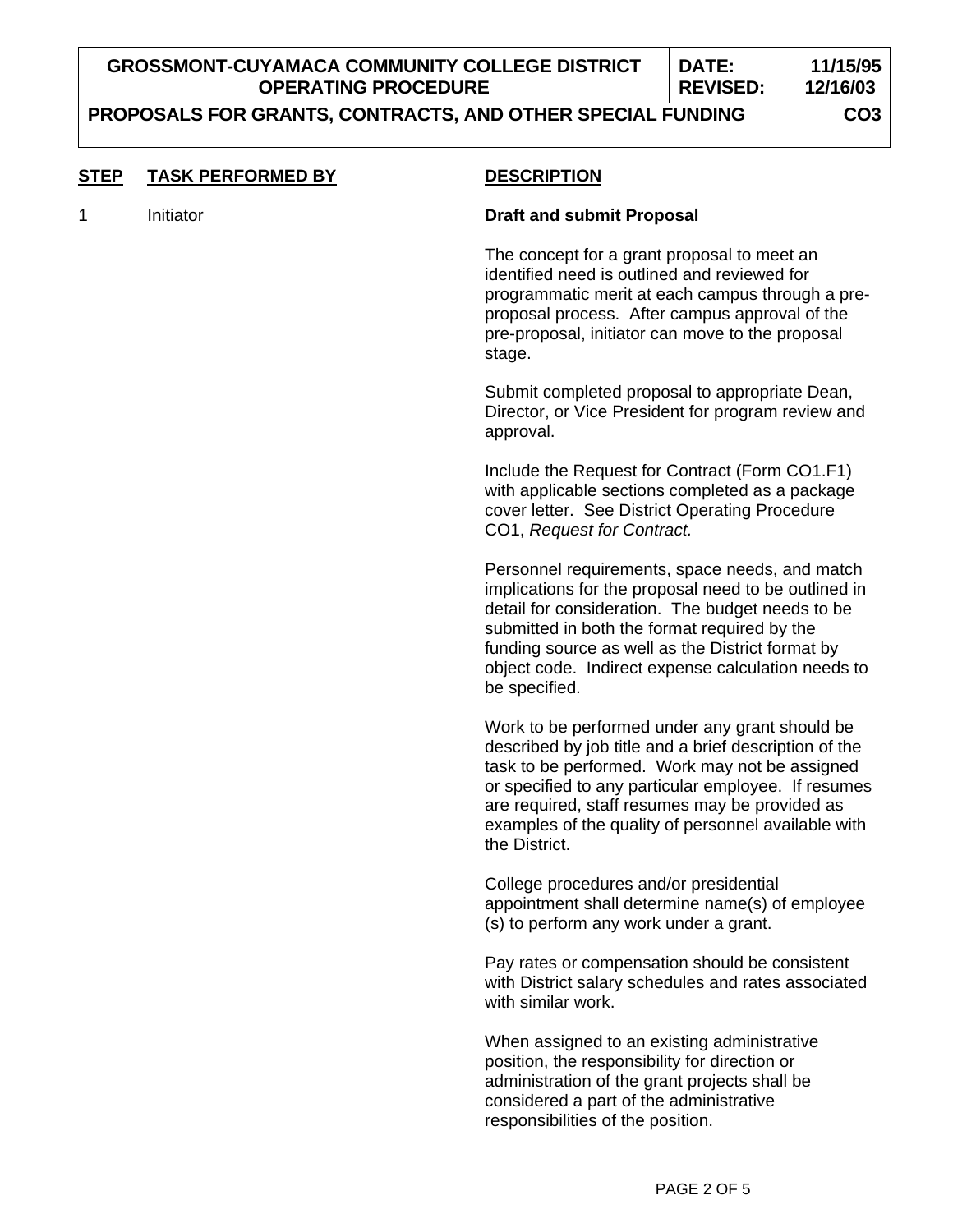| <b>GROSSMONT-CUYAMACA COMMUNITY COLLEGE DISTRICT</b>      | DATE:           | 11/15/95 |
|-----------------------------------------------------------|-----------------|----------|
| <b>OPERATING PROCEDURE</b>                                | <b>REVISED:</b> | 12/16/03 |
| BRABAALLA FAR ARANTA AANTRAATA JAIR ATUFR ABEAILL FUARNIA |                 |          |

## **PROPOSALS FOR GRANTS, CONTRACTS, AND OTHER SPECIAL FUNDING CO3**

| $\overline{2}$ | Dean/Director/Executive Dean/<br><b>Vice President</b> | <b>Review for Programmatic Merit</b>                                                                                                                                                                                                                                                                                                                                                                                                                                                                                                                                       |
|----------------|--------------------------------------------------------|----------------------------------------------------------------------------------------------------------------------------------------------------------------------------------------------------------------------------------------------------------------------------------------------------------------------------------------------------------------------------------------------------------------------------------------------------------------------------------------------------------------------------------------------------------------------------|
|                |                                                        | Obtain approval from the appropriate site oversight<br>committee.                                                                                                                                                                                                                                                                                                                                                                                                                                                                                                          |
|                |                                                        | If the proposal meets approval at campus oversight<br>committee, forward to the site Business Officer for<br>fiscal review.                                                                                                                                                                                                                                                                                                                                                                                                                                                |
| 3              | <b>Site Business Office</b>                            | <b>Perform Fiscal Review</b>                                                                                                                                                                                                                                                                                                                                                                                                                                                                                                                                               |
|                |                                                        | Review proposal in consultation with appropriate<br>administration and faculty for programmatical and<br>fiscal considerations.                                                                                                                                                                                                                                                                                                                                                                                                                                            |
|                |                                                        | Review to see if the grant criteria and funding<br>source requirements are included within the<br>proposal. Review of budget for content and<br>determine if it is in the required budget format.<br>Review two digit object number for correct object<br>usage and reasonableness of proposed<br>expenditures.                                                                                                                                                                                                                                                            |
|                |                                                        | Review the following funding issues:<br><b>Employee Benefits</b><br>٠<br>Matching Requirements and detail<br>information concerning match. If matching<br>funds include personnel, include position<br>and percent of salary and benefits<br>matched. List keycodes and amounts of<br>budget match. Specify in-kind and cash<br>match.<br><b>Indirect Costs</b><br>٠<br>Other possible implications for unrestricted<br>general fund budget or other budgets.<br>Appropriate pay rates for work described<br>Temporary or permanent classification of<br>work assignments. |
|                |                                                        | If benefits are not to be included in the grant<br>proposal, provide explanation and identify other<br>site funds to cover the costs. Proposals should<br>use the benefit rates determined by the<br>Districtwide Strategic Planning & Budget Council.                                                                                                                                                                                                                                                                                                                     |
|                |                                                        | Ensure funding for indirect costs is at least 8% or<br>the maximum amount allowable.                                                                                                                                                                                                                                                                                                                                                                                                                                                                                       |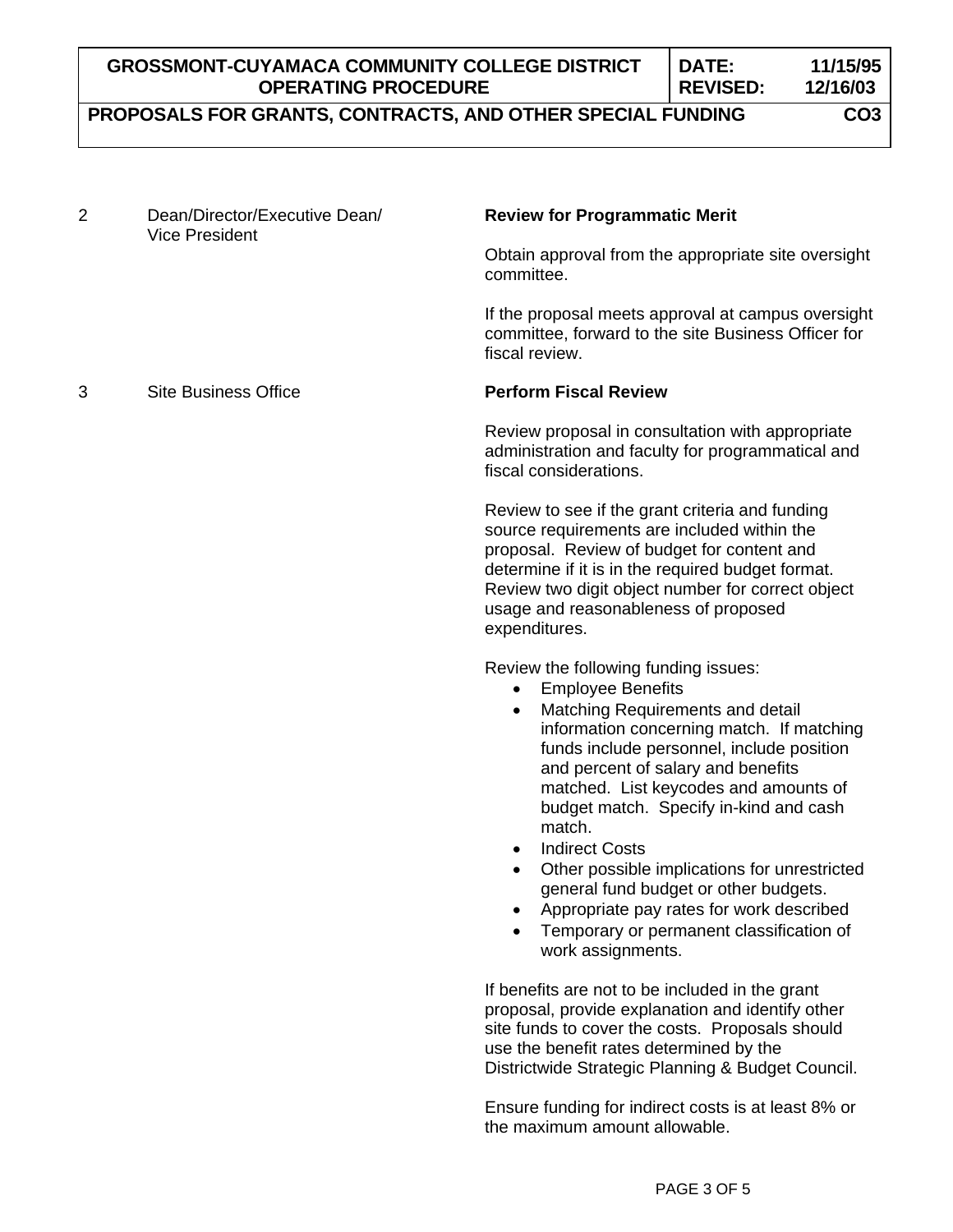|   | <b>GROSSMONT-CUYAMACA COMMUNITY COLLEGE DISTRICT</b><br>DATE:<br><b>OPERATING PROCEDURE</b><br><b>REVISED:</b><br>12/16/03<br>PROPOSALS FOR GRANTS, CONTRACTS, AND OTHER SPECIAL FUNDING     |                                                                                                                                                                                              |  | 11/15/95        |
|---|----------------------------------------------------------------------------------------------------------------------------------------------------------------------------------------------|----------------------------------------------------------------------------------------------------------------------------------------------------------------------------------------------|--|-----------------|
|   |                                                                                                                                                                                              |                                                                                                                                                                                              |  | CO <sub>3</sub> |
|   |                                                                                                                                                                                              | If matching funds are not available at the site<br>and/or indirect costs are not included in the<br>proposal, refer to the President to discuss at<br>Chancellor's Cabinet.                  |  |                 |
|   |                                                                                                                                                                                              | Submit at least two copies to the College<br>approving authority as follows:                                                                                                                 |  |                 |
|   |                                                                                                                                                                                              | Grossmont: President with complete file<br>$\bullet$<br>copy for Dean-Administrative Services files<br>Cuyamaca: President with complete file<br>copy for Dean-Administrative Services files |  |                 |
| 4 | <b>College Approving Authority</b>                                                                                                                                                           | <b>Review and Forward to District</b>                                                                                                                                                        |  |                 |
|   |                                                                                                                                                                                              | Forward approved proposal packages to the<br>District Office for District level fiscal review.                                                                                               |  |                 |
| 5 | <b>District Business</b>                                                                                                                                                                     | <b>Perform Fiscal/Budget and Legal Review</b>                                                                                                                                                |  |                 |
|   | Review proposal for content, budget impact, and<br>District liability. Submit fully reviewed proposals to<br>the Vice Chancellor-Business Services (VC-B) for<br>consideration and approval. |                                                                                                                                                                                              |  |                 |
|   |                                                                                                                                                                                              | In the event of the VC-B's absence, proposals may<br>be approved by the Vice Chancellor-Human<br>Resources and Administrative Services, or the<br>Chancellor.                                |  |                 |
| 6 | <b>Vice Chancellor-Business Services</b>                                                                                                                                                     | <b>Approve Proposal Package</b>                                                                                                                                                              |  |                 |
|   |                                                                                                                                                                                              | Give final approval to the proposal and sign.                                                                                                                                                |  |                 |
| 7 | <b>Vice Chancellor-Business Services</b>                                                                                                                                                     | <b>Route Approved Proposal Package</b>                                                                                                                                                       |  |                 |
|   |                                                                                                                                                                                              | Return proposal and a copy of the Request for<br>Contract form to the initiator. Retain original<br>Request for Contract and a copy of the proposal at<br>the District Business Office.      |  |                 |
| 8 | Initiator                                                                                                                                                                                    | <b>Submit Proposal to Funding Agency</b>                                                                                                                                                     |  |                 |
|   |                                                                                                                                                                                              | Notify both the College and District Business<br>Officers once the proposal has been awarded or<br>denied.                                                                                   |  |                 |